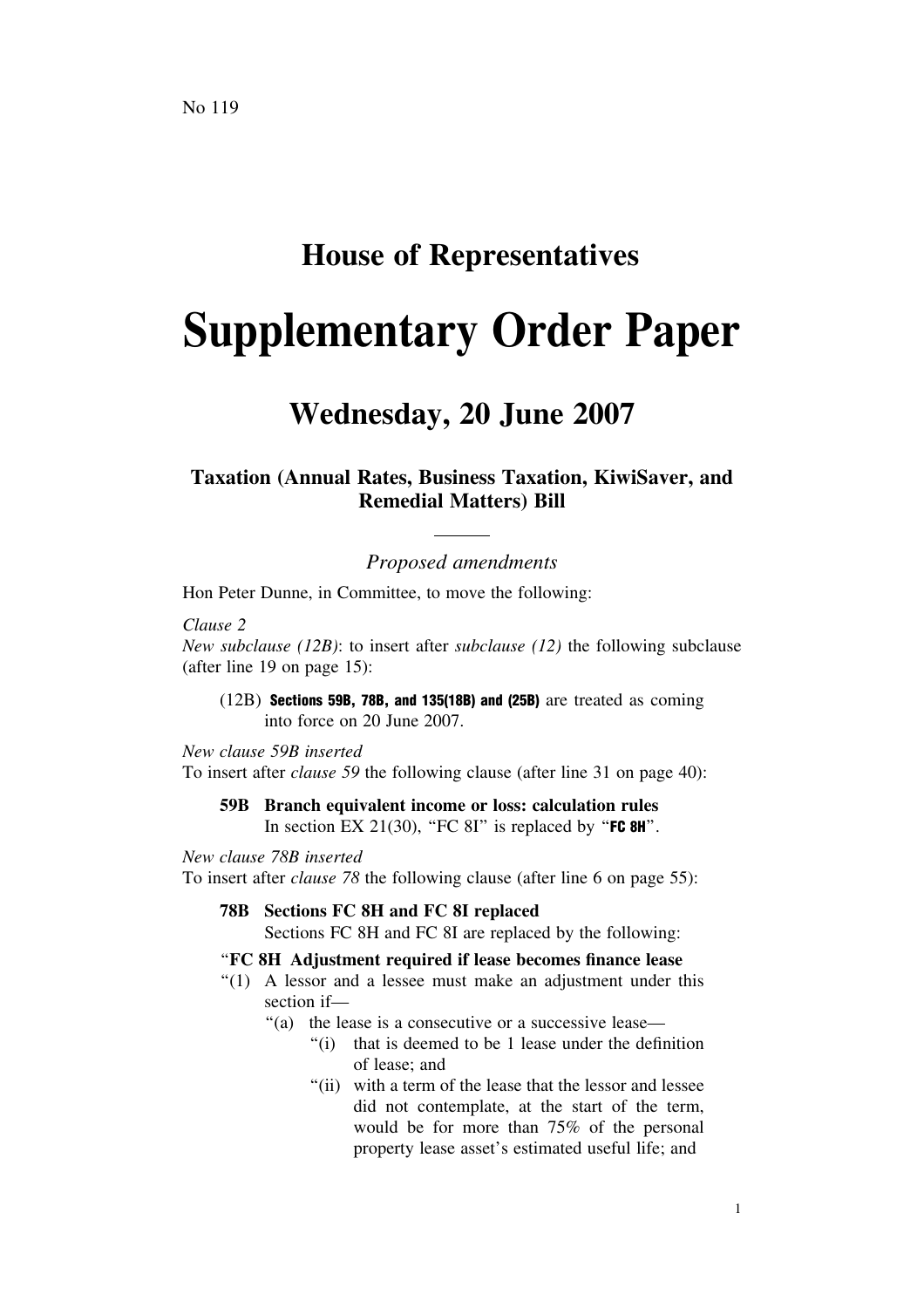- "(iii) with a term of the lease that is more than  $75\%$  of the asset's estimated useful life:
- ''(b) the lease is an operating lease—
	- $''(i)$  that satisfies **paragraph (c)** of the definition of finance lease at a time in the period beginning with 20 June 2007 and ending with the end of the income year that includes 20 June 2007; and
	- "(ii) with a term of the lease that ends after the end of the income year that includes 20 June 2007:
- ''(c) the lease is an operating lease—
	- "(i) to which **paragraph (b)** does not apply; and
	- $''(ii)$  that becomes a finance lease under **paragraph (c)** of the definition of finance lease at or after the start of the income year following the income year that includes 20 June 2007.
- ''(2) The lessor and lessee must each—
	- ''(a) adjust their income and expenditure calculated for the lease; and
	- ''(b) include the adjustment in a return of income for the income year in which the lease becomes a finance lease.
- ''(3) The amount of the adjustment is calculated in relation to the period described in subsection (5) using the formula—

finance income – finance expenditure – operating income + operating expenditure.

- ''(4) In the formula—
	- ''(a) **finance income** is the income that the lessor or lessee would have derived under the lease if the lease were a finance lease for the period:
	- ''(b) **finance expenditure** is the expenditure that the lessor or lessee would have incurred under the lease if the lease were a finance lease for the period:
	- ''(c) **operating income** is the income that the lessor or lessee would have derived under the lease if the lease were an operating lease for the period:
	- ''(d) **operating expenditure** is the expenditure that the lessor or lessee would have incurred under the lease if the lease were an operating lease for the period.
- "(5) The period begins with the start of the term of the lease and ends with—
	- "(a) the end of the income year in which the lease becomes a finance lease, if **subsection**  $(1)(b)$  does not apply to the lease; or
	- ''(b) the end of the income year before the income year in which the lease becomes a finance lease, if subsection (1)(b) applies to the lease.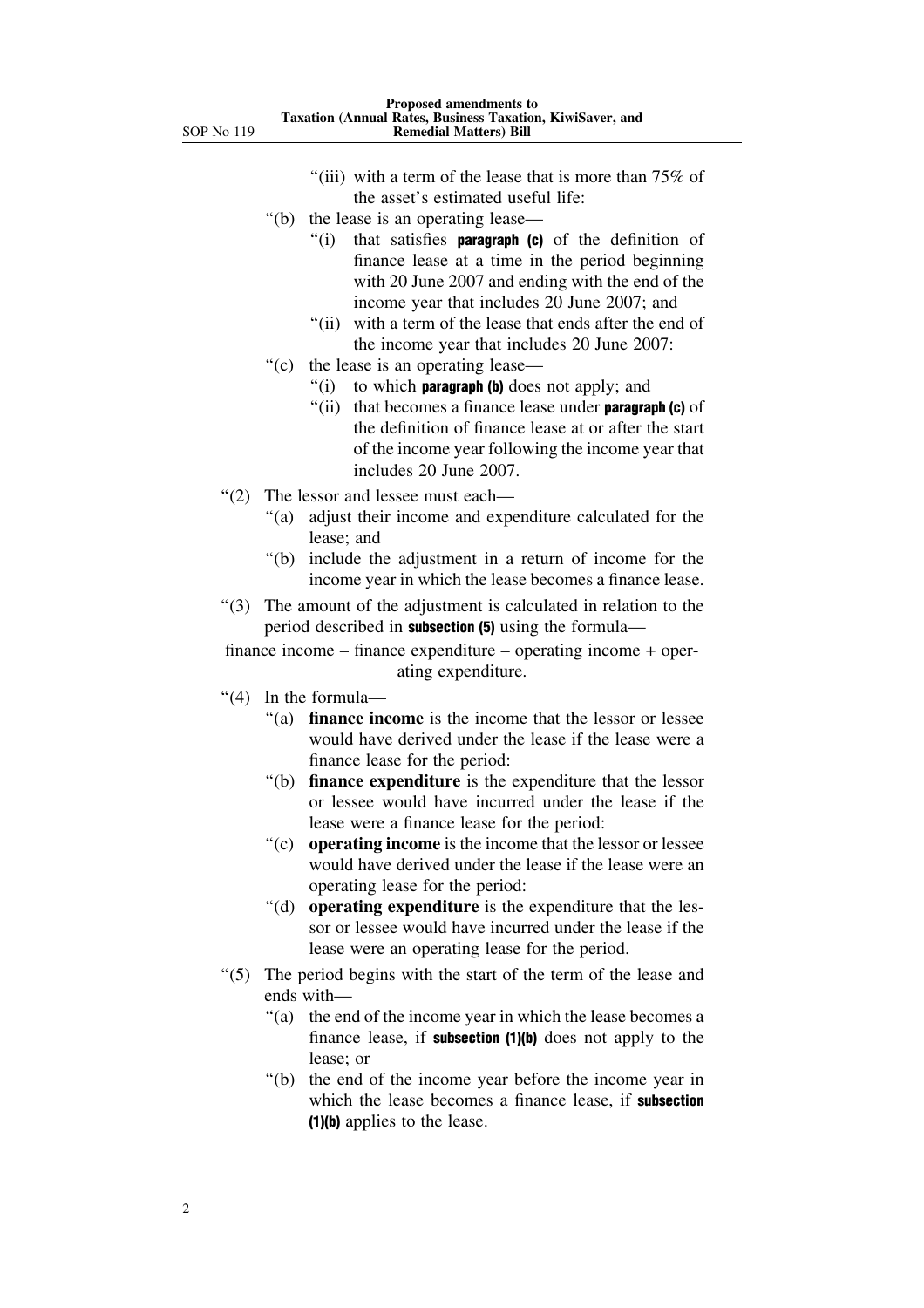- ''(6) If the adjustment is positive, the amount is income of the lessor or lessee in the income year in which the lease becomes a finance lease.
- $'(7)$  If the adjustment is negative, the amount is expenditure incurred by the lessor or lessee in the income year in which the lease becomes a finance lease.''

#### *Clause 135*

*New subclause (18B)*: to insert after *subclause (18)* the following subclause (after line 26 on page 104):

- (18B) In paragraph (b) of the definition of **finance lease**, ''life)'' is replaced by "life):" and the following is added:
	- ''(c) when the person enters the lease or at a later time,—
		- "(i) involves or is part of an arrangement that involves use of the asset wholly or mainly outside New Zealand; and
		- ''(ii) involves or is part of an arrangement that involves income of any person, arising from the use of the asset by any person, that is exempt income, or excluded income, or non-residents' foreign-sourced income; and
		- "(iii) is an arrangement that is a finance lease under NZIAS 17 or under which a person who is not the lessor has substantially all the risks and rewards incidental to ownership of the asset''.

*New subclause (25B)*: to insert after *subclause (25)* the following subclause (after line 34 on page 105):

(25B) In paragraph (d) of the definition of **lease**, ''FC 8I'' is replaced by "FC 8H".

*Subclause (34)*: to insert after the *definition of NZIAS 8* the following definition (after line 29 on page 107):

> ''**NZIAS 17** means New Zealand Equivalent to International Accounting Standard 17, approved by the Accounting Standards Review Board and as amended from time to time, or an equivalent standard issued in its place'' .

*New subclause (58B)*: to insert after *subclause (58)* the following subclause (after line 2 on page 112):

(58B) **Subsection (18B)** applies to a lease—

- (a) for the income year including the start of the term of the lease and for later income years, if the lease is entered on or after 20 June 2007:
- (b) for income years after the income year that includes 20 June 2007, if—
	- (i) the lease is entered before 20 June 2007; and